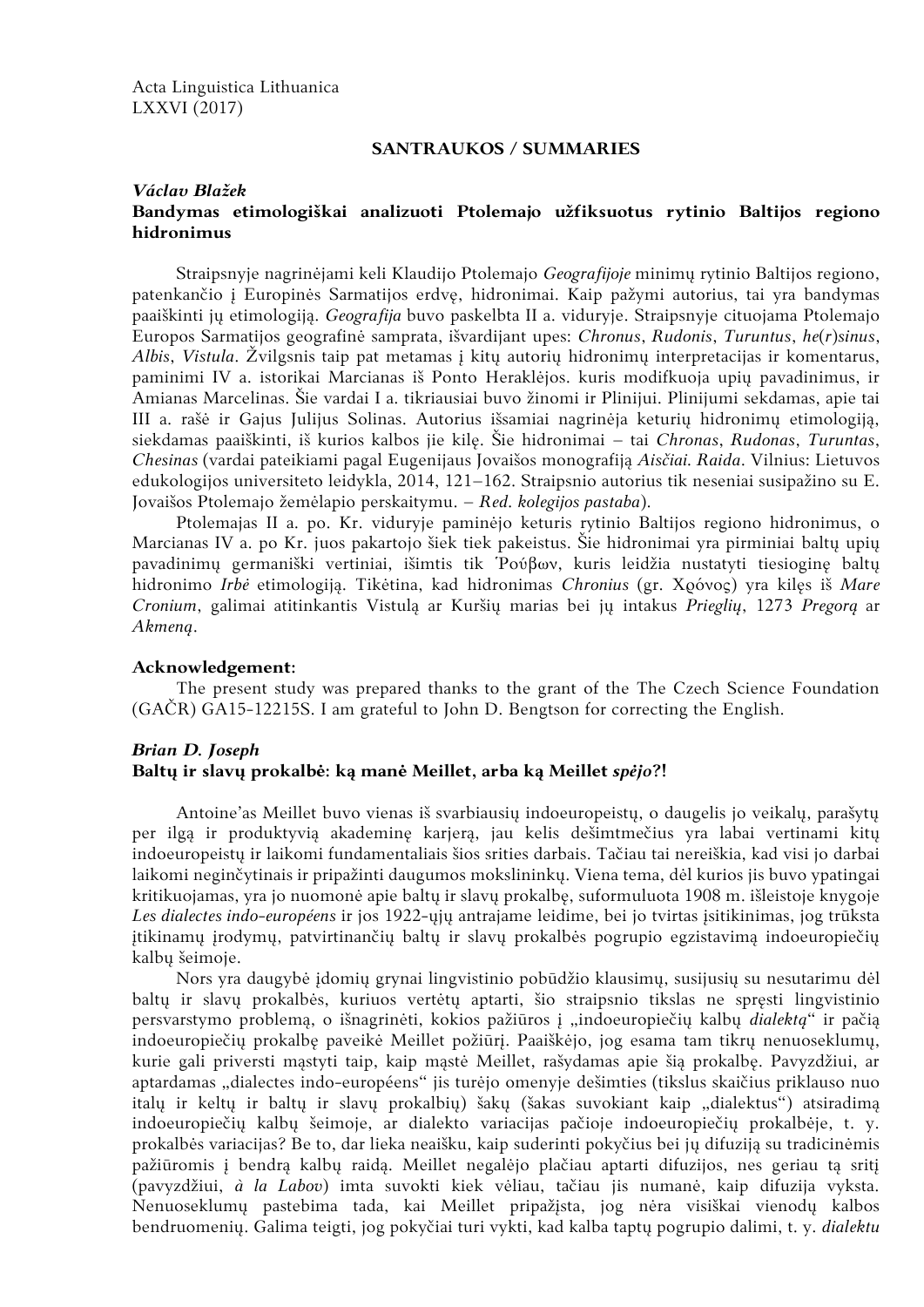kalbos bendruomenėje. Tuomet kyla klausimas, kas, Meillet nuomone, sudarė "bendrąją kalbų raidą", priešingą ypatybei, kuri sklinda difuziškai.

1922 m. leidimo pratarmėje Meillet vadina indoeuropiečių kalbų vienovę "tautine" ("l'unité indo-européenne était une unité nationale"), pabrėždamas savo suvokimo apie kalbos ir tautos santykį svarbumą, nagrinėjant galimą bendros baltų ir slavų prokalbės egzistavimo klausimą.

Taigi atidus Meillet požiūrio į baltų ir slavų prokalbę nagrinėjimas bei kitų jo veikalų požymiai leidžia geriau suvokti jo mąstymą, kuriuo vadovaudamasis jis interpretavo baltų ir slavų kalbų panašumą.

#### *Anželika Smetonienė*

### **Alternation of Slavic-Root Words in** *Ewangelie Polskie y Litewskie* **by Jonas Jaknavičius from 1647, 1674, 1679, 1690 and 1705**

*Ewangelie Polskie y Litewskie* (hereinafter referred to as JE) by Jonas Jaknavičius was released numerous times since 1647. First JE edition, as mentioned, is dated 1647 (JEI), the second 1674 (JEII), the third 1679 (JEIII), the fourth 1690 (JEIV) and the fifth 1705 (JEV). This is very helpful, because same text, released in several decades, may reflect some changes in a language. The object of the article is Slavic-root words in the first five editions of *Ewangelie Polskie y Litewskie*. The aim of the article is to determine how usage of loanwords and hybrids was changing in JE during decades: which loanwords or hybrids in same position were changed to other loanwords and hybrids or indigenous Lithuanian words, and vice versa – what indigenous Lithuanian words were replaced with loanwords and hybrids, and determine is there a connection between origin of loanwords and changes in original Polish texts and the alternation of loanwords and hybrids in first five editions of *Ewangelie Polskie y Litewskie***.** To achieve the aim the texts in Lithuanian language in mentioned editions of *Ewangelie Polskie y Litewskie* were compared with Polish original texts.

Although number of words of foreign origin as units in all JE editions is almost the same, there are differences in usage frequencies. Furthermore, in some cases the indigenous word in later editions is replaced by loanword, sometimes on the contrary a single loanword is replaced by indigenous word or even by another loanword. All cases of alternation of words in JE can be classified: 1. Word of foreign origin in later editions of JE is replaced by indigenous word; 2. Indigenous word in later editions is replaced by word of foreign origin; 3. Loanword is replaced by other loanword.

The analysis of records in JE leads to the conclusion that there is no connection between origin of loanword and its usage in later (1674, 1679, 1690, 1705) editions of JE. Furthermore, alternation of some words in first five editions of JE wasn't determined by changes in original Polish texts.

#### *Dalius Jarmalavičius*

## **Regarding the Used Terminology and Classification of Formative Elements in the Theory of Word-Formation**

The analysis of the German nominal compounds in the handwritten Baltic bilingual dictionaries from the 17th–18th shows many problematic aspects: the lack of precise terminology which needs to be corrected in the synchronic theory of word-formation on the one hand and difficulties in the differentiation of decided word-formation patterns on the other hand.

In the scientific literature terminology used for the analogous examples of word-formation could be defined as superfluous terminology. This applies in particular to the words with unique morphemes such as in germ. *Himmbeere* 'raspberry', *Schornstein* 'chimney' or lit. šikšnosparnis 'bat', titnagas 'fire stone'. To define the constituents that are demotivated and only occur in individual words, different terms like *pseudomorphem*, *pseudoplerem*, *Himbeer-morpheme*, *cranberry-word*, *cranberry-compounds*, *cranberry-morphemes* etc. are found in the theory of word-formation. It would be more exact to describe such lexical units, using the concept of quasi-compounds with remaining stems (lit. *tarsi dūriniai su atliekamais kamienais*) suggested by V. Urbutis. However, words with demotivated constituents but with their complex word structure could not be categorized neither as compounds nor as simplex (simple) words, such a definition needs concretization. Taking into account the properties mentioned in this paper, lexical units like germ. *Himbeere* or lit. *titnagas* can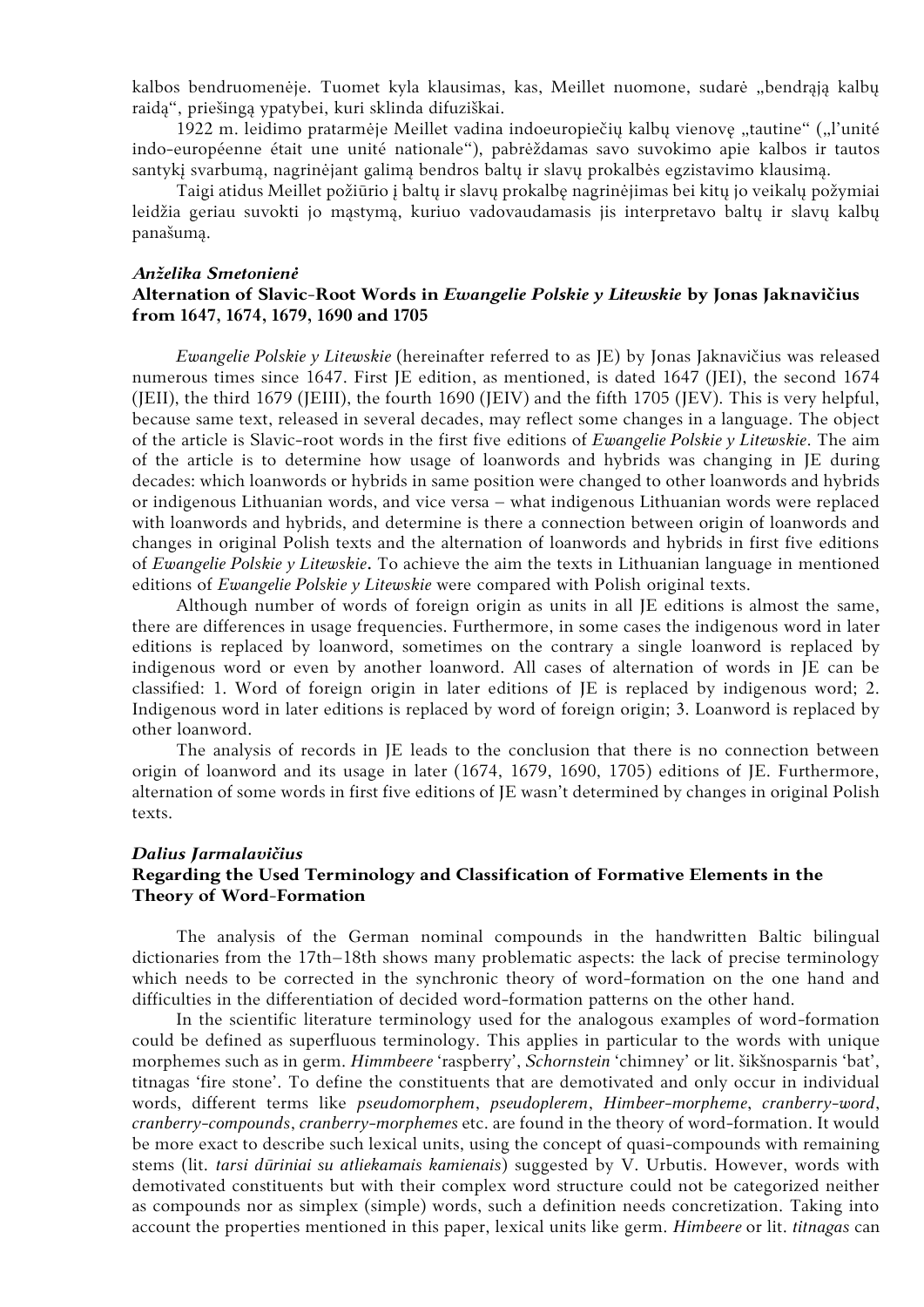be defined as complex words with demotivated stems (lit. *kompleksinės struktūros žodžiai su nemotyvuotais kamienais*).

Furthermore, this article discusses the special status of words with the elements that take a position between compound-components and the derivative morphemes and are characterized in the synchronic word-formation as affixoids. It is also difficult to say, if for example, germ. *Werck=Tag* 'working day', *Werck=Zeug* 'tool', *Kichen Gutt* 'churches goods', *Hauptmann* 'main person', *Kriegswesen* 'soldier ship' are compounds or derivations, because we do not have enough clear criteria to differentiate these words. The problem mentioned above is actual in diachronic word-formation, too. In order to determine elements between composition and derivation in historical word-formation one should focus on the following criteria: productivity and their semantic degree of abstraction, their registration as a free lemma in the dictionaries, their ability to change position in words, and word-for word translation of constituents in dictionaries.

## *Vilija Sakalauskienė***,** *Zofia Sawaniewska-Mochowa* **Translational Dictionaries as Texts of Culture (On the Example of the Nineteenth-Century Dictionaries by Rev. Antanas Juška)**

The analysis in this article concentrates on the nineteenth century Polish-Lithuanian and Lithuanian-Polish translational dictionaries by Rev. Antanas Juška, which we interpret as a kind of texts of culture. These types of sources provide valuable ethnolinguistic information for both Lithuanists and researchers of the Polish language. For ethnolinguists bilingual dictionary is a place of coexistence of two visions of the world: individual – the perspective of lexicographer, and collective – the perspective of collective entities/ linguistic- cultural communities.

Taking into account the view that the translational dictionaries form the textual genre and narration about the world, we strive to find answers to two questions:

1. To what extent could the Lithuanian and Polish vocabulary, contained in the macro- and microstructures of these dictionaries, reconstruct a common mentality of the then inhabitants of Lithuania?

2. To what extent does the material disclosed in the dictionaries indicate image of the world of the lexicographer himself and, at the same time, present the distinct visions of the world embraced by Lithuanians and Poles, that are expressed by the other pragmatic and stylistic means, and cultural patterns?

We can interpret more accurately those Lithuanian and Polish components in the structure of the dictionaries by Rev. Juška, that reflect conceptualization of HUMAN BEING with reference to his/her physicality, psyche and mentality, expressing of emotions, relation to other/alien, practicing religion and rituals.

# *Loreta Vaičiulytė-Semėnienė* **Functional Aspect of Reciprocal Markers in Monadic Constructions**

Reciprocal markers used in monadic constructions with the meaning of mutual action or reciprocal verbs are analysed in the article, based on the Corpus of the Contemporary Lithuanian Language (CCLL). The object of the article is to discuss, focusing on the functional aspect, what is actualised and specified by one or another reciprocal marker. The study shows that a hierarchy of reciprocal markers can be distinguished according to possible segmentation of mutuants that are expressed as subject and orientation to subject resp. predicate, i.e., the actualisation and specification of the subject and predicate: *one with the other* > *among themselves* > *between themselves*  > *reciprocity* > *mutual* / *mutually* / *reciprocally* (Lith. *vienas su kitu* > *tarp savęs* > *tarpusavyje* > *savitarpyje* > *abipusiai* / *abipusiškai* / *savitarpiškai*).

Reciprocal markers *one with the other, among themselves, between themselves, reciprocity, mutual, mutually, reciprocally* that express interrelation and actualise and specify it are modifiers. Some reciprocal markers are (more) subject-oriented (*one with the other*), others are more oriented to the predicate of the meaning of the mutual action itself (*mutually / reciprocally*). CCLL data indicates that markers related to the reciprocal verb itself are used sporadically, i.e., the manner of expressing mutual action itself is rarely actualised. Reciprocal markers semantically linked with mutuants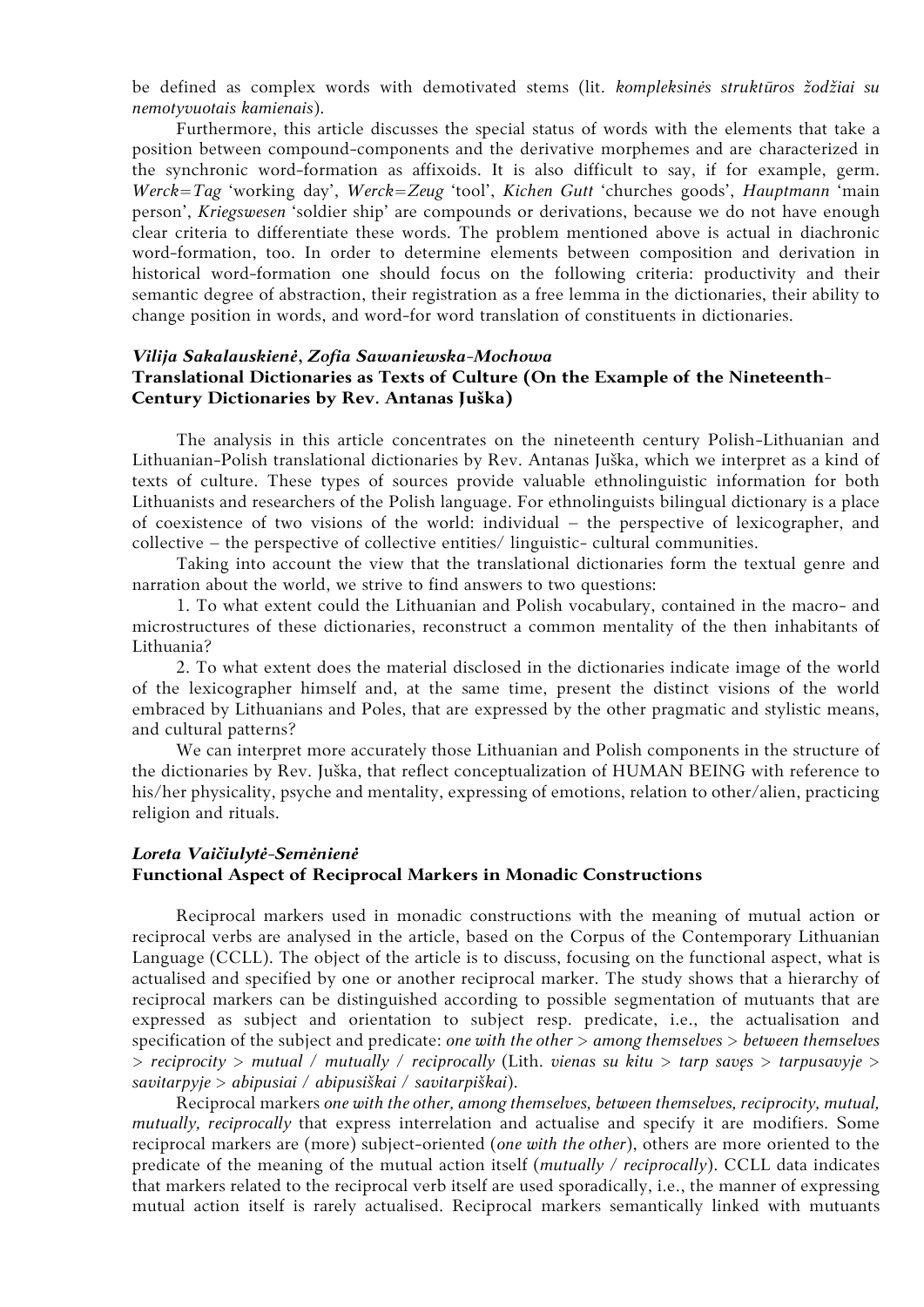expressed as subject are used the most frequently: they actualise together or separately understood mutuants expressed as subject.

As to the segmentation of mutuants of mutual situation that are expressed as subject, significant is *separate* : *seamless*, or *individual* : *collective* (Lith. *individualus* : *kolektyvinis*) parameter that correlates with the usage of reciprocal markers *one with the other* > *among themselves* > *between themselves*. Reciprocal anaphora *one with the other* actualises every separate mutuant as a member of the whole expressed as subject; mutual relation of mutuants in a group that is regarded as more closed off or closed as (more or less) indivisible, i.e., seamless, whole is actualised by reciprocal marker *among themselves* or *between themselves* respectively.

The actualisation of the participants of the mutual relation corresponds to the differences of perspective, point of view: in the sentences with a reciprocal anaphora *one with the other*, each participant of a mutual situation seems to be visible individually, in the sentences with *between themselves*, an individual mutuant participating in a mutual situation seems to be shifted to the background, i.e., becomes irrelevant and all mutuants are considered together, i.e., as a whole.

In the context reciprocal marker *among themselves* can get closer to a specifier of mutual relation of separate mutuants, i.e., reciprocal anaphora *one with the other*, or reciprocal marker *between themselves* can get closer to it.

According to orientation or subject resp. predicate actualisation and specification and segmentation the mutuants that are expressed as subject, reciprocal markers range hierarchically: *one with the other > among themselves > between themselves > reciprocity > mutual / mutually / reciprocally*. Reciprocal *between themselves* is like a relative transition from being subject-oriented to being predicate-oriented. Additionally, possible usage of reciprocal markers is also influenced by the differences of the meaning of predicate aspect, participle configurations, sequence parameter and actualisation of atypical mutual situations. In these cases, the usage of reciprocal *between themselves* is (possibly) limited.

#### *Aurelija Gritėnienė*

## **Colours and Shades of Petals in Modern Lithuanian Prose: Black and White**

The article analyses more than 300 collocations found in 98 works of 61 modern Lithuanian prose authors, these collocations are used by the authors to convey the white or black colour of the petals of flowering plants and the shades of these colours. Analysed prose authors in their texts mention approximately 70 white flowering plants, these are: trees, bushes, fruit trees, berry scrubs, weeds, forest, meadow, field, garden, indoor and other plants. In the analysed collocations only 4 black flowering plants (lilies, roses, tulips and greater celandines) are found. Research material indicates that when conveying the colour of achromatic petals authors usually use the adjectives *white (*Lith*. baltas, -a; juodas, -a;* feminine and masculine form; 152 collocations) and *black* (Lith. *juodas, -a*; feminine and masculine form; 10 collocations). Less frequently the colour of petals is described by using pronominal form of adjectives (*the white* (Lith. *baltasis, -oji*; feminine, masculine form) used 41 times; *the black* (Lith. *juodasis, -oji*; feminine, masculine form) used 9 times). Usage of the pronominal form of adjectives is determined by the context of the story: *the white* usually marks the sorts of plants that really exist (e.g. *the white clover*, *the white lily*; Lith. *baltasis dobilas, baltoji lelija*, etc.) and *the black* is usually used when imaginary sorts or kinds of plants are described in the work.

The highest intensity of white colour is emphasized by using the superlative form of adjectives, i.e., *the whitest* (Lith*. balčiausias, baltų balčiausias*), tautological collocations *white white*  (Lith. *baltas baltas*), derivatives formed with suffixes *snow-white* (Lith. *baltutėlis*), etc. Verbs *showing white, was showing white, shine white, shone white, will shine white* (Lith. *baltuoja, baltavo, boluoja, (su)bolavo, suboluos*) are used to indicate white colour in prose works as well. Some authors use adverb *whitely* (Lith. *baltai*) to indicate the colour of petals in their texts. To indicate this colour the prose writers also use nominal abstracts *whiteness* (Lith. *baltumas, baltuma, baltybė*). There are cases when achromatic colours are conveyed through a concrete object, a certain colour prototype.

The colour white and its shades quite frequently are described by using various comparisons. Usually, plants that have white petals are compared to the closest objects of the person's surroundings: snow, soap suds or milk foam, cotton, wedding dress, shroud, some food items, white birds. It can be said that comparisons as these have become stereotypes: white as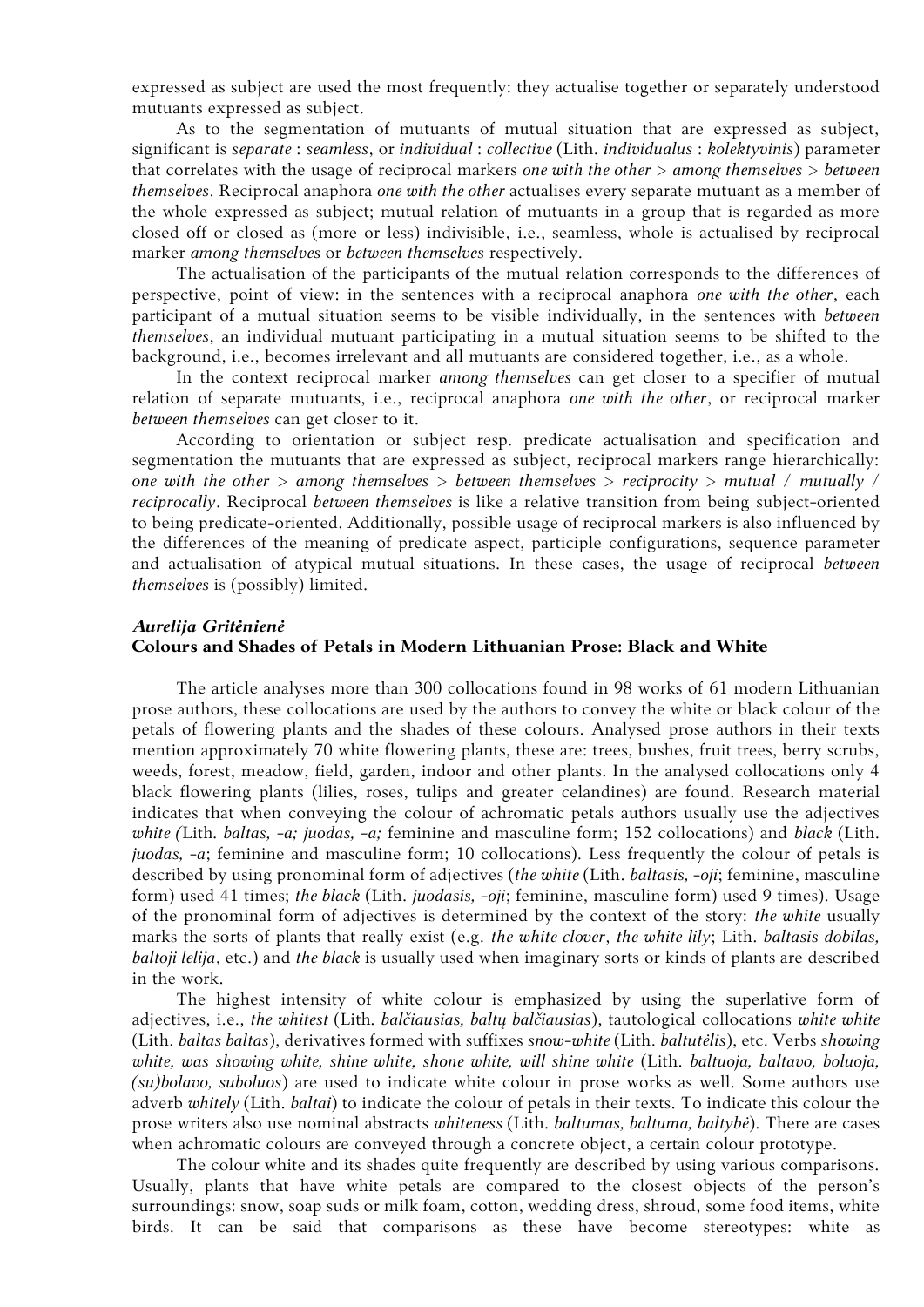snow/paper/milk/foam/curd/swan); black as night. Analogous prototypically white reality denotates (pale face, feet, hands, fingers, teeth, breasts, white hair, swans, paper, snow, etc.) are compared to white petals of plants.

It was noticed that female authors more thoroughly and more creatively convey to the readers colours and shades of the blooms. Male authors usually indicate the precise colour of the bloom but rarely mention subtle shades of colour of the blooms. More poetically and in detail male authors describe only more well-known white flowering booms (apple tree, cherry three, lily, etc.). These differences are determined not only by the specificity of gender but also by individual qualities of the writer.

Analysed collocations show that the authors use more varied literary devices to describe naturally growing and blooming plants (cherry trees, apple trees, mock-oranges, etc.). The colour of picked flowers is usually indicated in a very specific way, i.e., by using adjectives *white* and *black*.

# *Janina Švambarytė-Valužienė* **Influence of Dialect on the Language of Marius Katiliškis' Works**

The article describes linguistic views of writer Marius Katiliškis (real name is Albinas Vaitkus, born on 15 September 1914 in Gruzdžiai, Šiauliai district; died on 17 December 1980 in Lemont, a suburb of Chicago), who comes from Northern Lithuania, Žagarė district, discusses the lexis of Šiauliai sub-dialect of the Western Aukštaitian used in Katiliškis' works and dialect speech patterns that the writer is known for.

The article is compiled with reference to the material of the manuscript of the *Glossary of Marius Katiliškis Works* (abbreviated as KtŽ), compiled by the author of the article. KtŽ lexis is compiled from the novels *Miškais ateina ruduo* (1969), *Užuovėja* (1990), *Išėjusiems negrįžti* (1990) and a collection of short stories *Seno kareivio sugrįžimas* (2003). Katiliškis had a good command of Žagarė speech: he had heard quite a few stories told in it, collected and noted individual words, their forms and language expressions.

Dialect lexis abundant in Katiliškis' writings indicates that the writer acted as a dialect user, i.e., created words, formed collocations not included into any dictionaries, used various nuances of word meaning. Words used or created by Katiliškis are affective, noticed by the reader as new, emotional, finally interesting in the way of phonic and semantic meaning.

In Katiliškis' writings the story is relayed by using simple and extended sentences or thoughts that are divided into short sentence components. It seems that the writer wishes to halt the reader for a moment and to emphasise every collocation or phrase. Usually, this kind of fragmented sentence also conceals an emotion expression.

Katiliškis' writings, as indicated in the article, are written in local dialect, i.e., dialect language used in 20th century. Up till this day, the development of standard language requires a more indebt study by linguists focused on various areas of research, and Katiliškis' writings are texts on which such an investigation should be grounded.

# *Jürgen Udolph* **Indoeuropiečių genčių tėvynė ir paplitimas vardyno tyrimo šviesoje**

Jurgenas Udolphas, remdamasis onomastikos duomenimis, studijoje apibendrina per daugelį metų sukauptus indoeuropiečių genčių ir jų protėvynių tyrimų rezultatus. Jis daro svarbias išvadas, kurioms galima pritarti ar nepritarti, bet nepaisyti jų nederėtų. Autoriaus nuomone, Europoje telkiasi vandenvardžiai, datuotini indoeuropiečių kalbų radimosi ir vystymosi laikotarpiu. Lemtingi indoeuropiečių kalbų vystymosi ir plitimo procesai iš esmės vyko Senosios Europos hidronimijos ribose. Be kitų dalykų, tai rodo ir rytų indoeuropiečių kalbų apeliatyvai, glūdintys Europos vandenvardžiuose. Slavų ir germanų kalbose atitinkamų paralelių nesama. Vidurio Europos vardai nepaliudija pirmykščio indoeuropietiškojo sluoksnio. Tai tikrai stebina, nes, be abejo, ten jau gyveno žmonės, nekalbėję jokia indoeuropiečių kalba. Autorius nesiryžta spręsti, ar tai susiję su indoeuropiečių genčių sėslumu, palyginti su ankstesniųjų gyventojų klajokliškumu arba pusiau klajokliškumu. Pirmaisiais tūkstantmečiais prieš Kristų indoeuropiečių gyvenviečių radimasis glaudžiai susijęs su žemės kokybe. Tai akivaizdžiai patvirtina ir senųjų vardų paplitimas. Autentiškų indoeuropiečių lyčių atstatymas remiasi žinomų pavienių indoeuropiečių kalbų faktais.